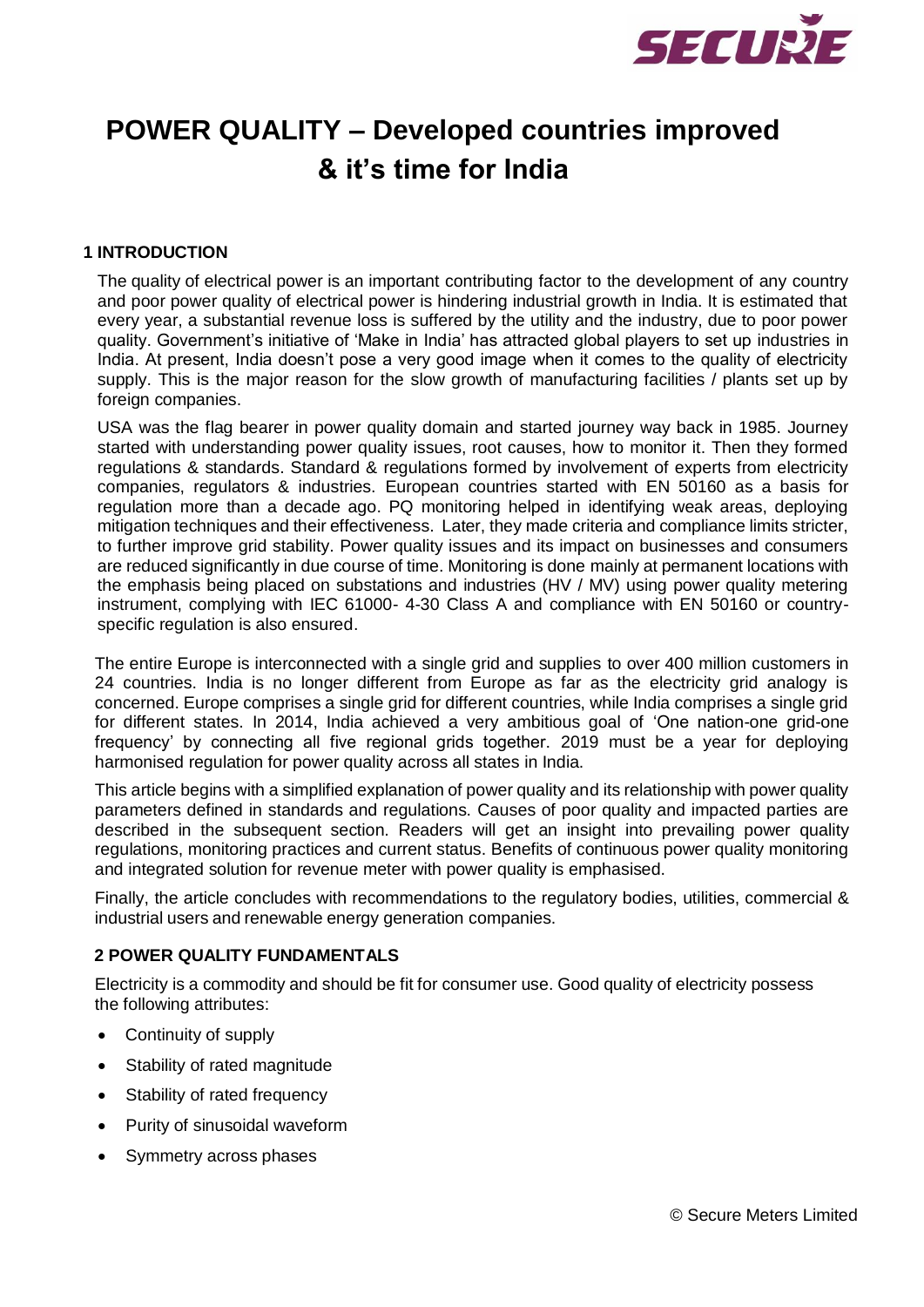

Any discrepancy in the above attributes results in poor power quality as depicted below.<br> **Discrepancy in:** Results in: **Discrepancy in:** 



# **3 POWER QUALITY CAUSES & EFFECTS**

Electricity supply characteristics are subject to variations during the normal operation in a supply system due to changes in load, disturbances generated by certain equipment and the occurrence of faults which are mainly caused by external events. Increasing use of semiconductor-based electronic equipment and non-linear loads (such as computers and its peripherals, data servers, adjustable speed drivers, arc furnaces etc.) along with rapid integration of non-conventional energy sources into the grid network throws new challenges to the PQ environment.



Figure 1: Causes of poor power quality

The supply characteristics randomly vary with time and with reference to any specific supply terminal, or any given instance of time.

Parties affected by power quality issues are:

- End users
- Equipment and system manufacturers
- Designers of plants and installations
- Electricity distributors
- Public authorities
- General public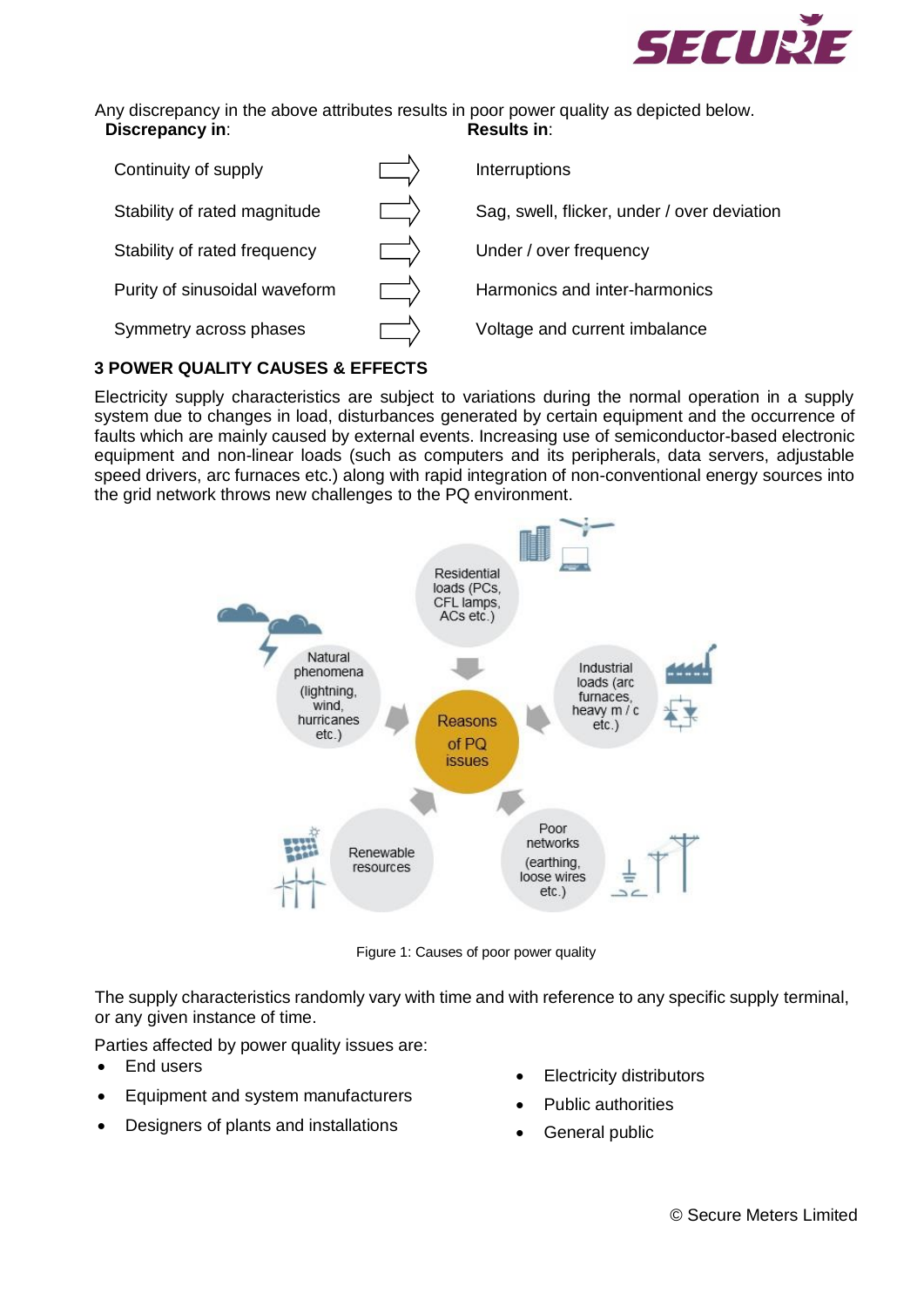

# **4 LOSSES DUE TO POOR POWER QUALITY**

Due to the poor quality of electricity supply, most large industries in India incur heavy cost. This is because of:

- investment in costly captive power generation unit(s)
- paying for feeder level above 22kV or an express feeder at additional costs

Industries without the capability of backup supply or provisions to work in poor power quality environment incur losses because of:

- lost productivity, idle people and equipment
- additional labour cost due to overtime (to meet targets)
- cost of scrap generated due to poor power quality
- costs to restart the plant
- equipment damage and repair
- lost orders, goodwill, customers and profits
- lost transactions and orders not being processed in time
- customer and / or management dissatisfaction

In reality, power quality issues in the distribution network are many more:

- supply voltage fluctuations
- harmonics and inter-harmonics
- sag, swell, interruption, flicker
- asymmetry of three-phase voltages
- rapid voltage change
- low true power factor due to harmonics
- higher failure and cable damage rate
- neutral overshoot
- mains frequency deviation / variation



Figure 2: Loss due to different power quality events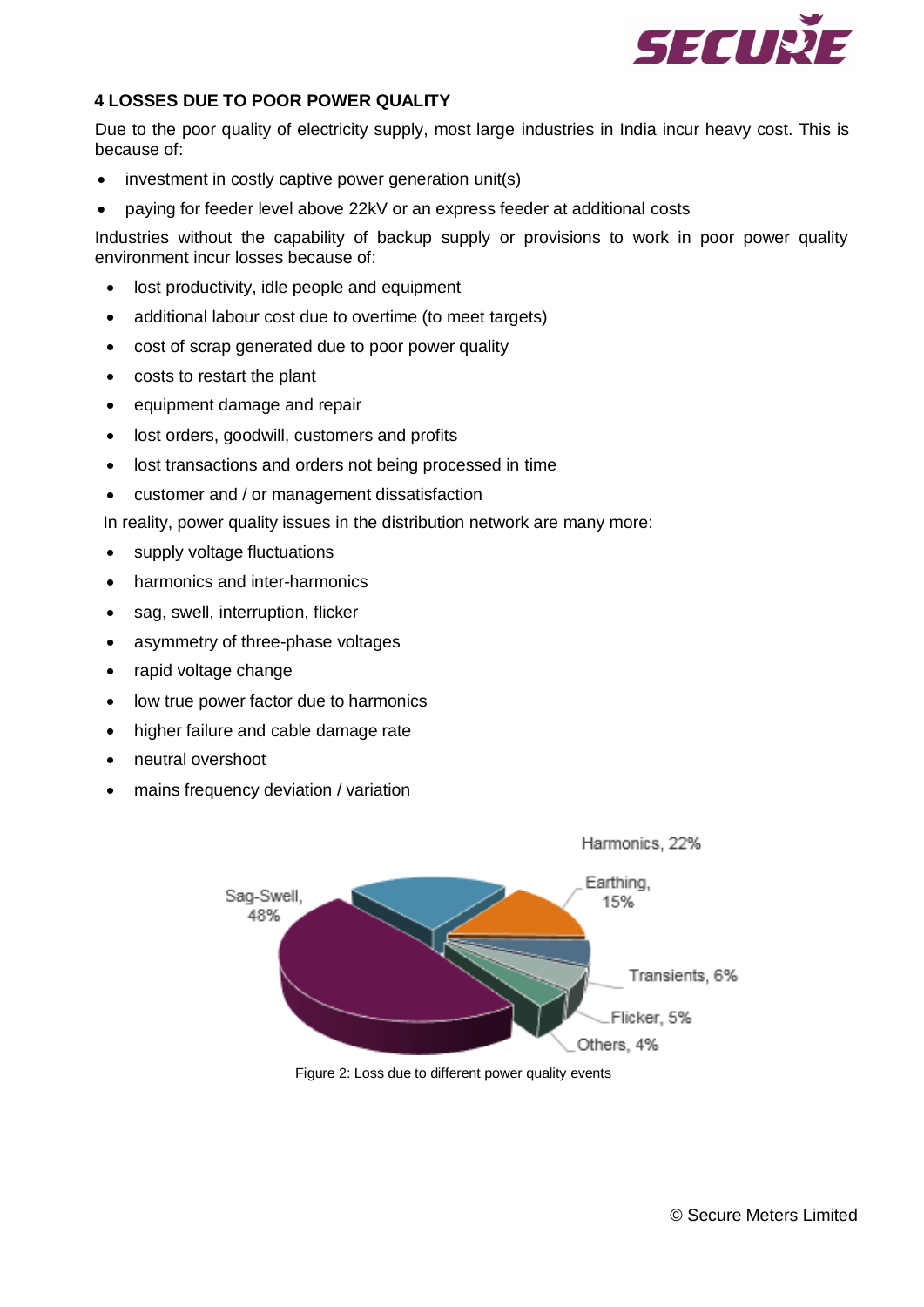

## **5 COST OF POOR POWER QUALITY**

The outcome of some surveys is given below, which reveals losses to industries due to poor power quality.

"A Voltage sag in a paper mill can waste a whole day of production - \$250,000 loss"

Source: Business Week

A manufacturing company lost more than \$3 million in one day last summer in Silicon Valley when the "lights went out."

Source: New York Times

Unplanned data centre outages cost companies nearly \$9,000 per minute.

Source: Emerson network power study

Half of all computer problems and one-third of all data loss can be traced back to the power line. This data is commercially very sensitive and could be priceless. The ill- effects of poor PQ on data centres can be drastic.

Source: Contingency Planning Research, LAN Times

Main conclusions of surveys on costs due to poor voltage quality (source: CEER 4th benchmarking report)

| Country / year                                                                 | <b>Estimated annual costs</b>                                                                                               |
|--------------------------------------------------------------------------------|-----------------------------------------------------------------------------------------------------------------------------|
| Norway by NVE and stakeholders<br>(2002)                                       | Estimated annual costs due to dips for end-users between<br>120 and 440 million Norwegian kroner.                           |
| Sweden by Elforsk (2003)                                                       | Estimated annual costs for industrial customers due to<br>dips and interruptions at about $€157$ million.                   |
| Italy by AEEG and Politecnico di<br>Milano (2006)                              | Estimated annual costs due to dips and interruptions (< 1<br>s) for the whole production system between €465-780<br>million |
| Pan European survey by<br>Leonardo Power Quality Initiative<br>$(2005 - 2007)$ | Costs of PQ wastage EU- 25 exceeds $\epsilon$ 150 billion<br>annually.                                                      |

According to the study carried out by Asia Power Quality Initiative (APQI), the direct costs of downtime in India are nearly ₹ 20,000 crores per annum. Voltage sags & short interruptions are the major contributors for these losses. However, the cost of prevention for these may be less than 10 per cent of the cost of the problems they cause.

# **6 POWER QUALITY MONITORING PRACTICES IN DEVELOPED COUNTRIES**



USA was the Flag bearer in power quality domain and started journey way back in 1985. Journey started with understanding power quality issues, root causes, how to monitor it.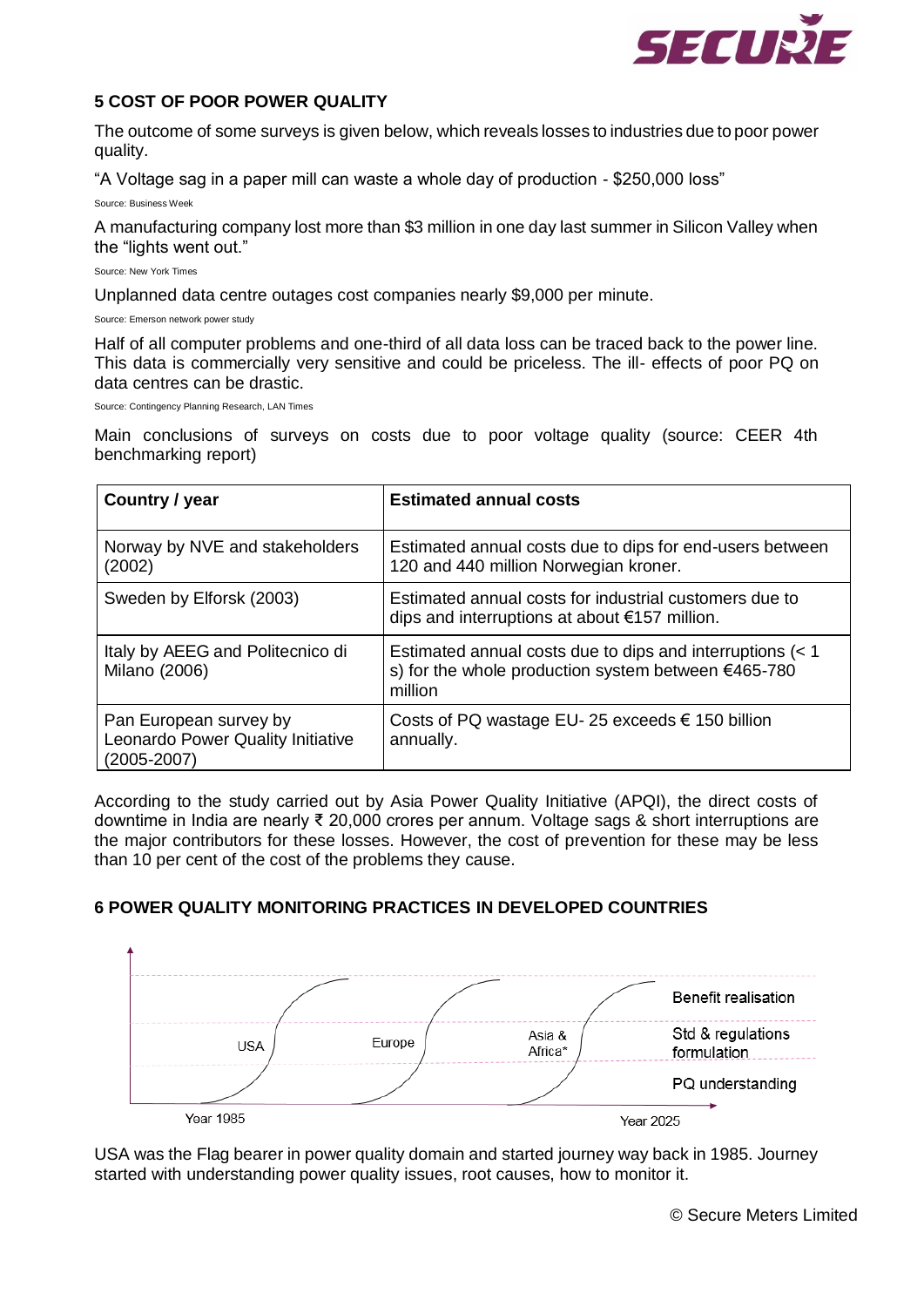

Then they formed regulations & standards. Standard & regulations formed by involvement of experts from electricity companies, experts, regulators & industries. European and developed countries started with EN 50160 as a basis for regulation more than a decade ago. PQ monitoring helped in identifying weak areas, deploying mitigation techniques and their effectiveness. Later, they made criteria and compliance limits stricter, to further improve grid stability. Power quality issues and its impact on businesses and consumers are reduced significantly in due course of time. Monitoring is done mainly at permanent locations with the emphasis being placed on substations and industries (HV / MV) using power quality metering instrument, complying with IEC 61000- 4-30 Class A and compliance with EN 50160 or country-specific regulation is also ensured.

Electrical Industry in the developed world does not wait for regulations and frame-work around measurement, management and control of power quality as these impact their day-to-day business and well-being. India is no exception. In India, big industries install power quality meters to identify, solve and manage their own problem. They seldom come out in public to challenge causes beyond their network boundaries, like poor regulation of network, or harmonics generated by the neighbouring industry. This also means that the PQ knowledge is not pooled and leveraged at the industry level.

#### **7 REGULATIONS ON POWER QUALITY IN VARIOUS PARTS OF WORLD**

All the European countries have adopted the standard EN 50160 as the basis for voltage quality legislation, regulations & standardization more than a decade ago.

EN 50160 defines voltage characteristics of electricity supplied by public electricity networks covering LV, MV and HV. It describes the limits or values within which the voltage characteristics must be. For example, during each period within a week, 95 per cent of THD values shall be less than or equal to 8 per cent. Similarly, limits are defined for mains frequency, supply voltage variations, rapid voltage changes, flicker, supply voltage unbalance, individual harmonic voltages, inter-harmonic voltages, mains signalling voltages. This standard also specifies a framework for statistical evaluation of voltage sag and swells by classification based on the duration of an event and residual / swell voltage.

In India, there are electricity supply quality regulations applicable for generation, transmission and distribution companies. The objective of these regulations is to help in maintaining the standards of the electricity grid and to protect the interest of consumers. These regulations have been specified by the Central Electricity Authority (CEA) and the Central Electricity Regulatory Commission (CERC) at a Centre and the State Electricity Regulatory commissions (SERC) at the state level, as per the provisions of the Electricity Act, 2003.

At present, State level regulations cover harmonic distortion (mostly THD), voltage variation and voltage unbalance. But it does not focus on other important parameters of power quality (e.g. voltage sag, swell, interruption, flicker, voltage inter-harmonics, current harmonics etc.) Also, all the states do not have power quality regulations, and where they do, they don't always regulate the same parameters. This creates disparity and gives certain geographical advantage / disadvantage.

CEA regulations, Technical standards for connectivity to the grid & Technical standards for connectivity of the distributed generation resources are amended and come into force after publication in official Gazette in Feb-2019.

Amendment have following inclusions/modifications for power quality monitoring:

- Continuous Power quality monitoring using power quality meter complying to IEC 61000- 4-30 Class A by a distribution licensee and consumers (11 kV & above)
- Harmonic measurements at point of common coupling and limits as per IEEE 519-2014
- Distribution licensee shall install power quality meters in phased manner within three years from the date of commencement of this regulation
- Data measured & metered shall be available with distribution licensee and shall be shared with the consumers periodically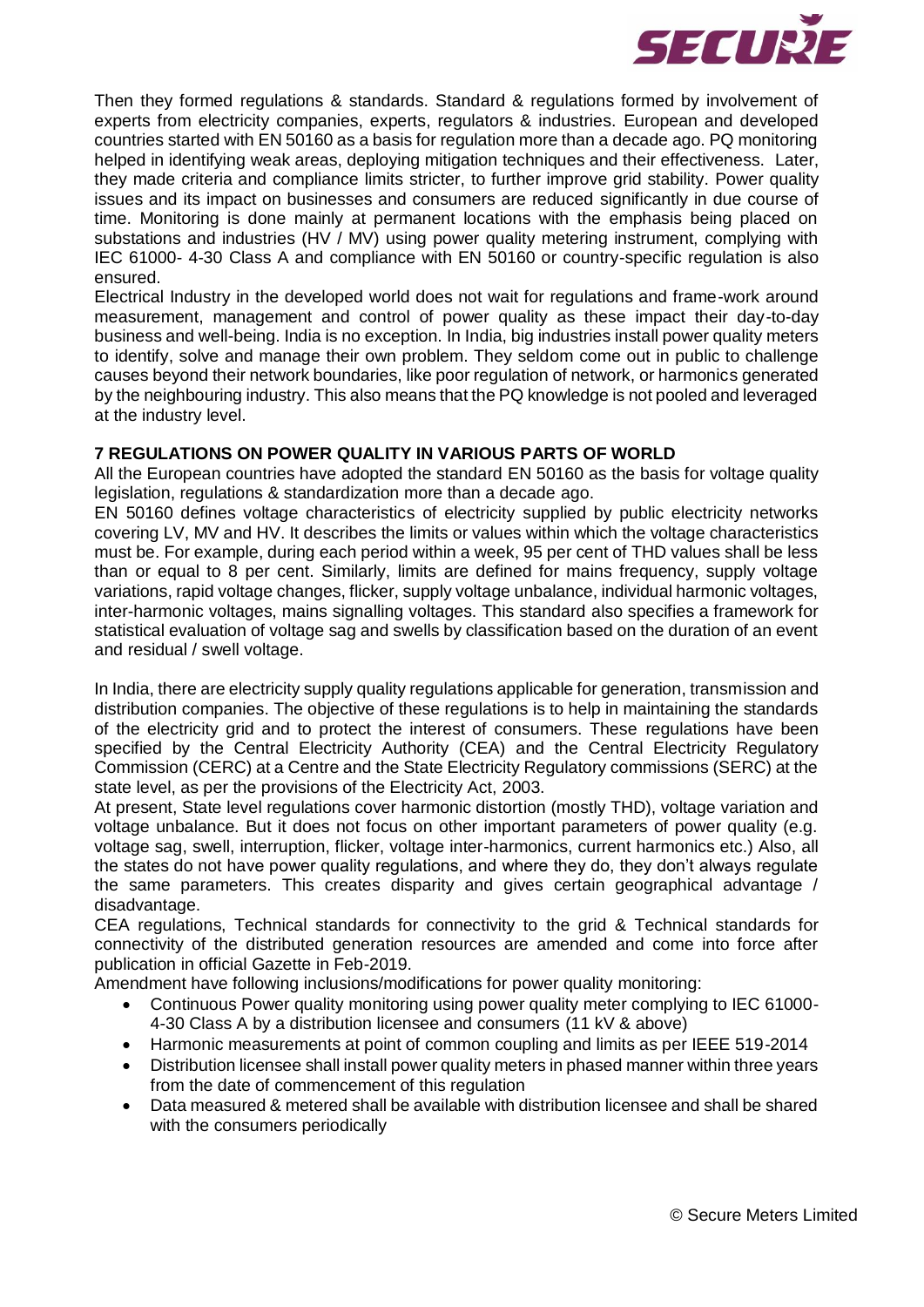

#### **8 ADVANCEMENTS IN METERING TECHNOLOGIES**

The world has witnessed much technological advancement in each and every area; metering domain has also grown leaps and bounds. Journey from analogue panel meter to electronic energy meter was long.



Figure 3: Advancements in measurement technologies

Advancements in semiconductor and high speed processing technologies made it possible to accurately measure harmonics, very short term sag, swell, flicker and other PQ parameters. Power quality meters sample at 512 samples / cycle and are capable of recording sags and swells as small as 10mS (1/2 cycle) with an accurate time stamp.

#### **9 CONTINUOUS POWER QUALITY MONITORING**

Continuous monitoring of power quality can be achieved using a fixed installed power quality meter complying with IEC 61000-4-30 Class A.

- It conducts a continuous health check of the electricity network connected to it, by:
	- monitoring harmonics flow between load and supply, and its direction
	- monitoring power quality events like sag, swell, interruption and their severity
	- monitoring other important parameters like mains, frequency, flicker, supply unbalances, k-factor etc.



Figure 4: Typical system for continuous power quality monitoring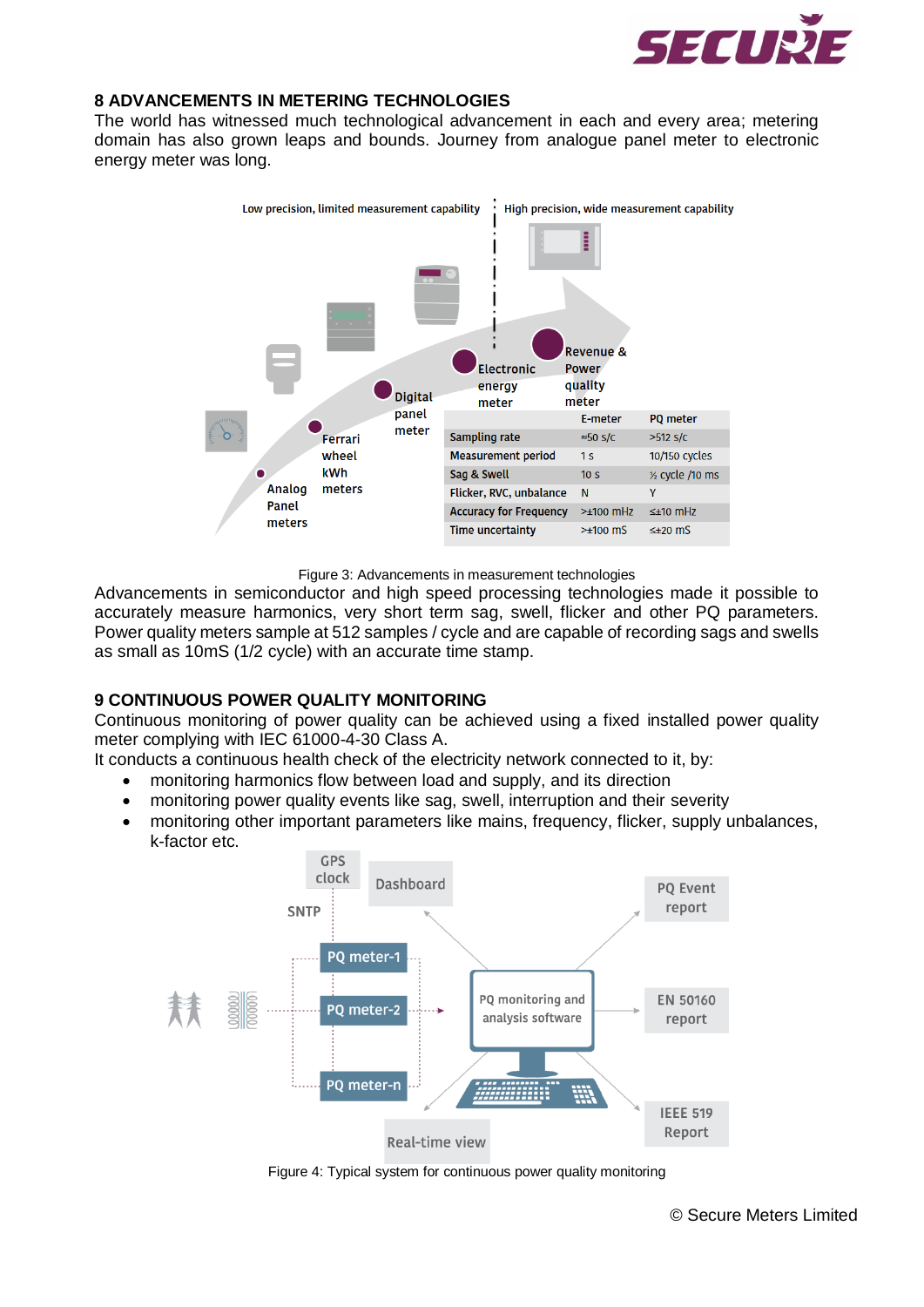

Power quality meters are used to view, monitor and analyse data to initiate a plant/equipment maintenance programme. These meters also act like the black box of an air plane, providing information on what went wrong and when a poor power quality event occured. In nutshell, continuous power quality monitoring detects, records and leads to the correction and prevention of all power quality problems. Improving power quality is a journey, which starts with the first step of measurement.



Figure 5: Integrated solution for revenue metering and power quality monitoring

As world is moving towards more and more integration, the above state-of-the-art solution combines both revenue metering and power quality in one box. Hence provides vital piece of information for revenue metering along with power quality monitoring to user. This solution gives:

- comprehensive report on voltage quality compliance (EN 50160 or equivalent nation standard)
- report card of harmonic emission measurement (according to IEEE 519)
- log of power quality events and power quality parameters (according to IEC 61000-4-30) recorded during predefined period with indications for whether cause of event or harmonics is supply side or load

# **10 CONCLUSION**

The quality of electrical power is an important contributing factor to the development of any country. Developed countries do not wait for regulations and frame-work around measurement, management and control of power quality as these impact their day-to-day business and wellbeing. They use power quality monitoring as a tool to identify weakness

Poor power quality of electrical power is hindering industrial growth in India. It is estimated that every year, a substantial revenue loss is suffered by the utility and the industry, due to the supply of poor power quality.

If these problems are not handled effectively, and in time, then utilities and their customers may be adversely affected in the next few years. It may even result in a slower pace of growth for India.

Here are a few recommendations to improve power quality:

- Increase power quality awareness among transmission and distribution companies and bulk electricity consumers
- Regional & state electricity regulatory commission should implement CEA regulation amended recently for power quality monitoring